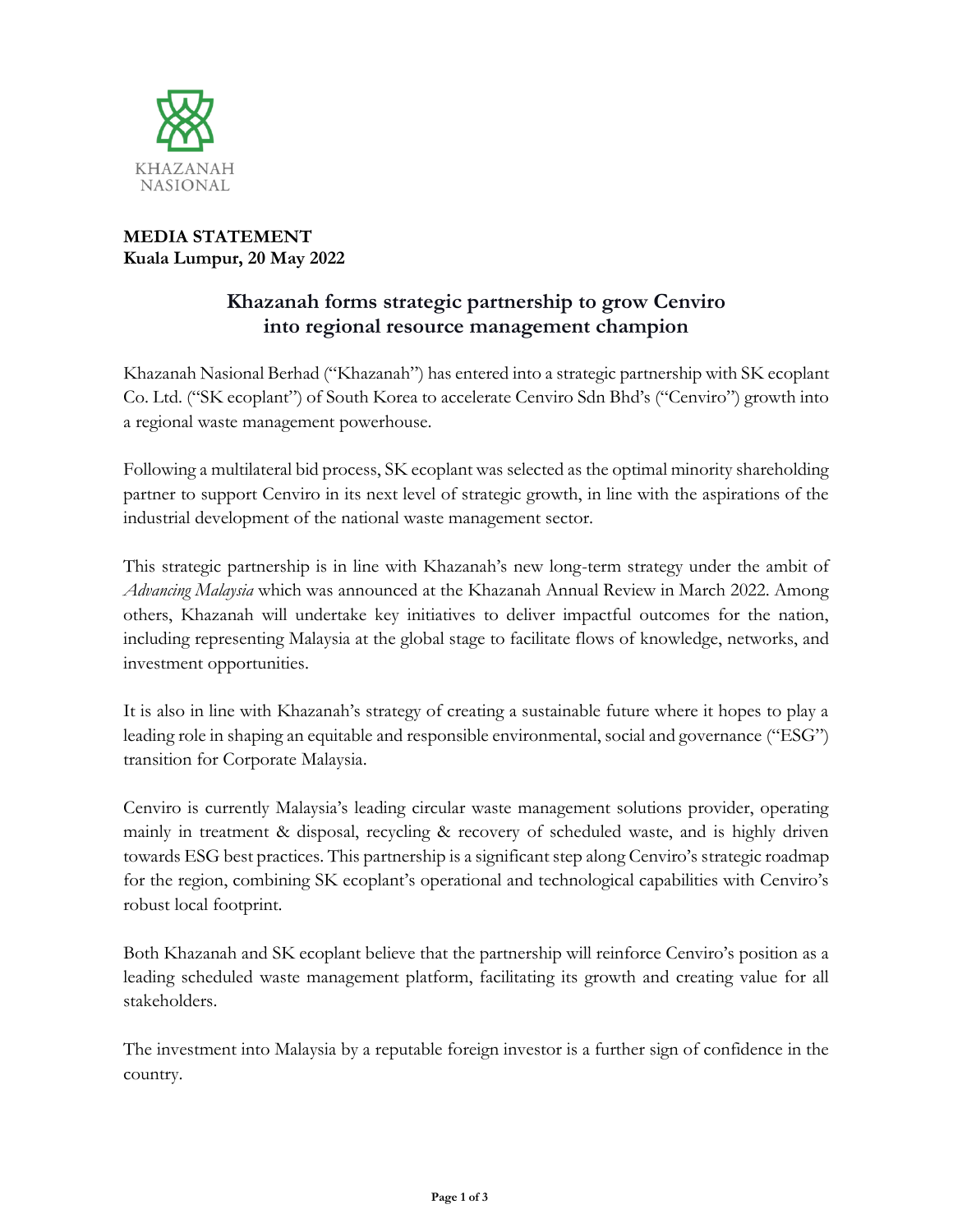

Khazanah Managing Director, Dato' Amirul Feisal Wan Zahir said, "For over 30 years, Cenviro has been the local leader in Malaysia's integrated waste management sector. Our partnership with SK ecoplant, will further elevate Cenviro's business to be world class and at the forefront of the sustainable waste management and recovery in the region."

"The growth plan for Cenviro echoes Khazanah's mandate to develop globally competitive companies that are anchored on sustainability within our stable", he added.

Meanwhile, a representative from SK ecoplant said: "We, SK ecoplant, as the No. 1 eco-friendly business platform in South Korea, have gained a steppingstone for further growth within Asia. This partnership is aligned with SK ecoplant's long-term plan to grow its business arising from the various technologies and solutions it has obtained."

According to Cenviro Managing Director, Dr. Johari Jalil, as the leading integrated waste management platform, Cenviro continuously looks for ways to evolve the region's waste management ecosystem.

"The partnership will strengthen our operational and technological capabilities, elevate our end-toend waste management solutions and bring greater value to our customers," he said.

Upon completion, the strategic partnership will see SK ecoplant hold a 30% stake in Cenviro while Khazanah continues to be the majority shareholder of the waste management company. Regulatory approvals will be sought as part of this transaction. Notwithstanding this, Cenviro will continue to run its operations as usual.

Khazanah is advised by BNP Paribas as financial advisor and Zaid Ibrahim & Co as legal advisor for the transaction.

SK ecoplant has over 44 years of experience in eco-friendly businesses in the field of integrated waste management, energy, engineering, and construction with leading technologies and construction capabilities, with a global presence in 15 countries.

SK ecoplant's global experience in waste management and continuous drive to strengthen its ESG credentials are key factors that would help guide Cenviro in achieving its aspirations in becoming a regional leader in the waste management industry.